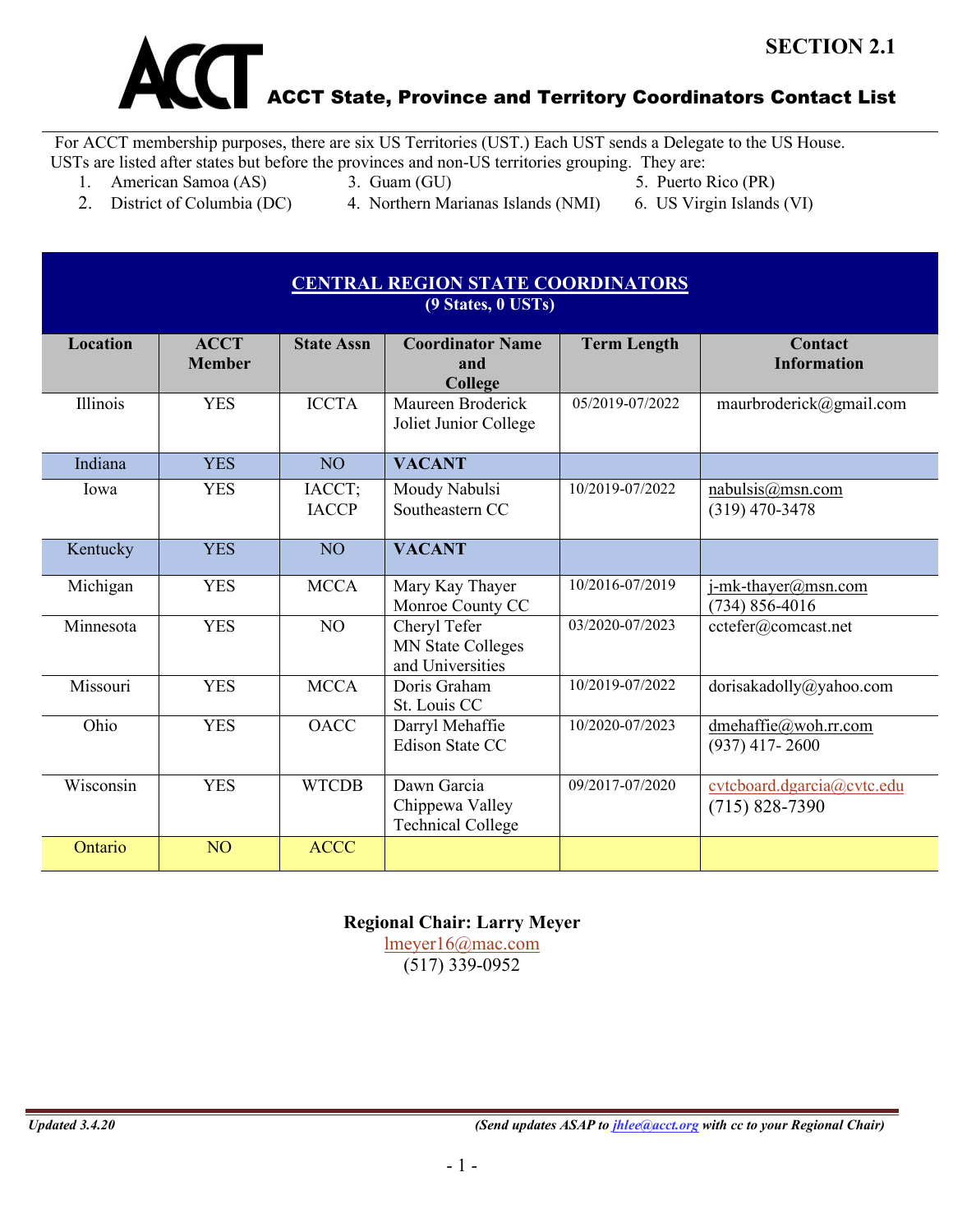

## ACCT State, Province and Territory Coordinators Contact List

| <b>NORTHEAST REGION STATE COORDINATORS</b><br>(7 States, 0 USTs) |                              |                             |                                               |                     |                                          |  |
|------------------------------------------------------------------|------------------------------|-----------------------------|-----------------------------------------------|---------------------|------------------------------------------|--|
| <b>Location</b>                                                  | <b>ACCT</b><br><b>Member</b> | <b>State</b><br><b>Assn</b> | <b>Coordinator Name</b><br>and<br>College     | <b>Term Length</b>  | Contact<br><b>Information</b>            |  |
| Connecticut                                                      | NO <sub>1</sub>              | NO <sub>1</sub>             |                                               |                     |                                          |  |
| Delaware                                                         | N <sub>O</sub>               | NO <sub>1</sub>             |                                               |                     |                                          |  |
| Maine                                                            | NO <sub>1</sub>              | <b>MCCS</b>                 |                                               |                     |                                          |  |
| Maryland                                                         | <b>YES</b>                   | <b>MACC</b>                 | Donna Horgan<br>Cecil College                 | 11/2018-07/2021     | dlhorgan@comcast.net<br>$(443)$ 466-4496 |  |
| Massachusetts                                                    | <b>YES</b>                   | NO                          | Cathy Guild<br>Bunker Hill CC                 | 10/2018-07/2021     | cdguild@hotmail.com                      |  |
| New Hampshire                                                    | Yes                          | NO <sub>1</sub>             | <b>VACANT</b>                                 |                     |                                          |  |
| New Jersey                                                       | <b>YES</b>                   | <b>NJCCC</b>                | Mary Zimmerman<br><b>Union County College</b> | $02/2017 - 07/2020$ | Zimmmary@aol.com<br>$(908)447 - 3476$    |  |
| New York                                                         | <b>YES</b>                   | <b>NYACCT</b>               | Tony Colon<br>Mohawk Valley CC                | $01/2017 - 07/2020$ | tcolon@mvcc.edu<br>$(315) 733 - 1399$    |  |
| Pennsylvania                                                     | <b>YES</b>                   | <b>PCCC</b>                 | <b>VACANT</b>                                 |                     |                                          |  |
| <b>Rhode Island</b>                                              | NO <sub>1</sub>              | N <sub>O</sub>              |                                               |                     |                                          |  |
| Vermont                                                          | NO <sub>1</sub>              | $\overline{NO}$             |                                               |                     |                                          |  |
| District of<br>Columbia                                          | <b>YES</b>                   | N <sub>O</sub>              | <b>VACANT</b>                                 |                     |                                          |  |
| Nova Scotia                                                      | NO <sub>1</sub>              | NO <sub>1</sub>             |                                               |                     |                                          |  |
| <b>New Brunswick</b>                                             | NO <sub>1</sub>              | NO <sub>1</sub>             |                                               |                     |                                          |  |
| Newfoundland                                                     | NO <sub>1</sub>              | NO <sub>1</sub>             |                                               |                     |                                          |  |
| <b>Prince Edward</b><br><b>Island</b>                            | NO <sub>1</sub>              | NO <sub>1</sub>             |                                               |                     |                                          |  |
| Quebec                                                           | NO <sub>1</sub>              | NO <sub>1</sub>             |                                               |                     |                                          |  |

#### **Regional Chair: Hector Ortiz**

[richie1166@msn.com](mailto:richie1166@msn.com) (717)608-0444

*Updated 3.4.20 (Send updates ASAP to [jhlee@acct.org](mailto:jhlee@acct.org) with cc to your Regional Chair)*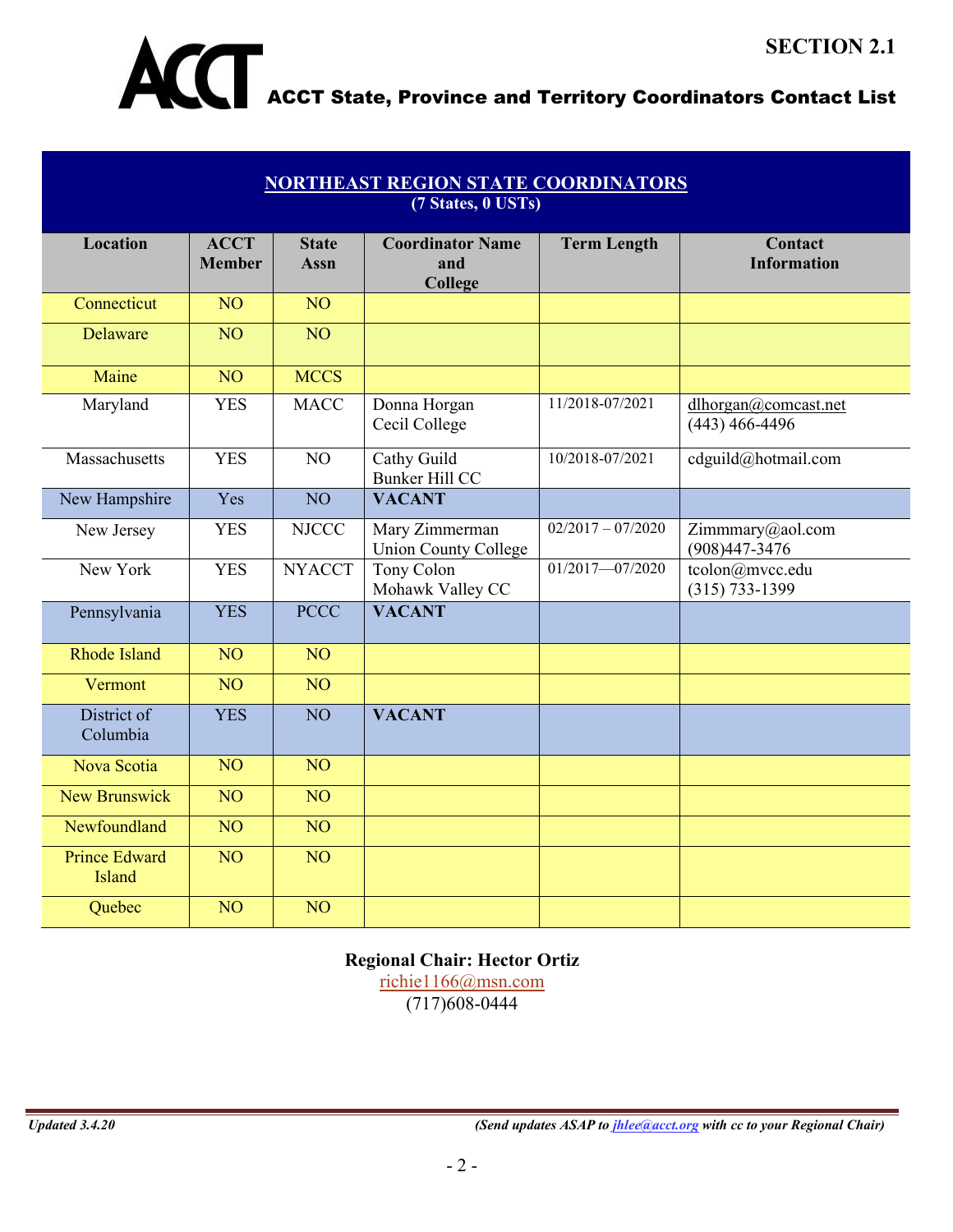

| <b>PACIFIC REGION STATE COORDINATORS</b><br>(8 States, 3 USTs) |                              |                   |                                                            |                    |                                                       |  |
|----------------------------------------------------------------|------------------------------|-------------------|------------------------------------------------------------|--------------------|-------------------------------------------------------|--|
| <b>Location</b>                                                | <b>ACCT</b><br><b>Member</b> | <b>State Assn</b> | <b>Coordinator Name</b><br>and<br>College                  | <b>Term Length</b> | Contact<br><b>Information</b>                         |  |
| Alaska                                                         | <b>YES</b>                   | NO <sub>1</sub>   | <b>VACANT</b>                                              |                    |                                                       |  |
| Arizona                                                        | <b>YES</b>                   | AAGB              | Patty Garcia<br>Coconino CC                                | 01/2017-07/2020    | patricia.garcia@coconino.edu<br>928-556-7246          |  |
| California<br>(North)                                          | <b>YES</b>                   | <b>CCLC</b>       | <b>Brigitte Davila</b><br>City College of San<br>Francisco | 02/2018-07/2021    | bdavila@ccsf.edu                                      |  |
| California<br>(South)                                          | <b>YES</b>                   | <b>CCLC</b>       | Linda Wah<br>Pasadena Area CCD                             | 06/2018-07/2021    | lswah@pasadena.edu<br>626-585-7202                    |  |
| Hawaii                                                         | <b>YES</b>                   | NO <sub>1</sub>   | <b>VACANT</b>                                              |                    |                                                       |  |
| Idaho                                                          | <b>YES</b>                   | NO <sub>1</sub>   | <b>VACANT</b>                                              |                    |                                                       |  |
| Nevada                                                         | <b>YES</b>                   | NO                | Carol Del Carlo<br>NV. System of Higher<br>Education       | 07/2017-07/2020    | carol del carlo@nshe.nevada.edu<br>$(775) 846 - 9909$ |  |
| Oregon                                                         | <b>YES</b>                   | <b>OCCA</b>       | Ron Pittman<br>Chemeketa CC                                | 07/2018-07/2021    | pittmanr3@gmail.com<br>$(503)$ 434-0231               |  |
| Utah                                                           | <b>YES</b>                   | NO <sub>1</sub>   | <b>VACANT</b>                                              |                    |                                                       |  |
| Washington                                                     | <b>YES</b>                   | <b>ACT</b>        | Jon Lane<br>Big Bend CC                                    | 11/2018-07/2021    | jon.lane@bigbend.edu<br>509-750-1105                  |  |
| American<br>Samoa (AS)                                         | <b>YES</b>                   | NO <sub>1</sub>   | <b>VACANT</b>                                              |                    |                                                       |  |
| Guam (GU)                                                      | <b>YES</b>                   | NO <sub>1</sub>   | <b>VACANT</b>                                              |                    |                                                       |  |
| N. Mariana<br>Islands (NMI)                                    | <b>YES</b>                   | NO <sub>1</sub>   | <b>VACANT</b>                                              |                    |                                                       |  |
| Republic of<br>Palau                                           | <b>YES</b>                   | NO                | <b>VACANT</b>                                              |                    |                                                       |  |
| <b>British</b><br>Columbia                                     | NO <sub>1</sub>              | NO                |                                                            |                    |                                                       |  |
| Marshall<br>Islands                                            | NO <sub>1</sub>              | NO                |                                                            |                    |                                                       |  |
| Yukon<br>Territory                                             | NO                           | NO                |                                                            |                    |                                                       |  |

### **Regional Chair: John Leal**

[john.leal@scccd.edu](mailto:john.leal@scccd.edu) (559) 244-5902

*Updated 3.4.20 (Send updates ASAP to [jhlee@acct.org](mailto:jhlee@acct.org) with cc to your Regional Chair)*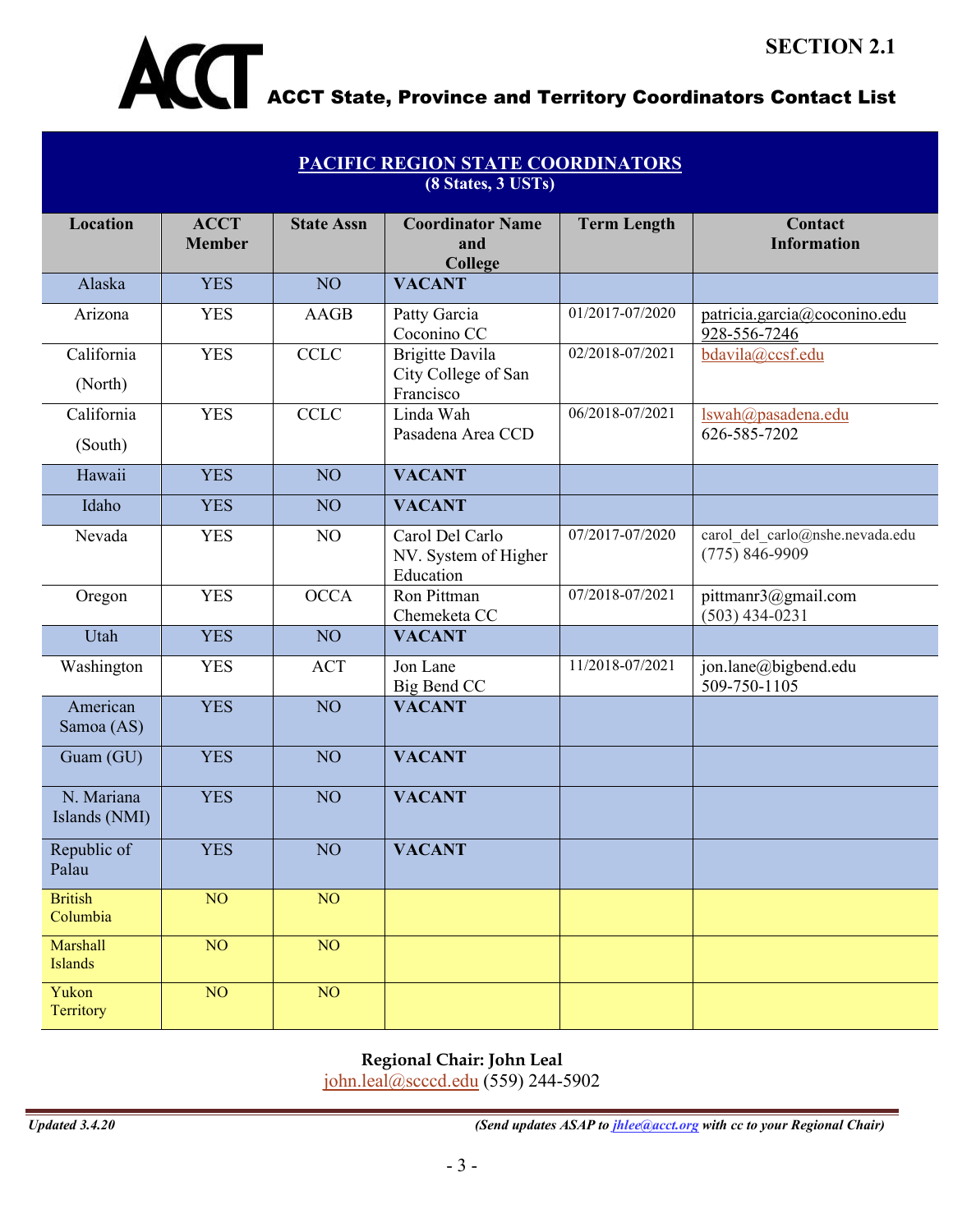

| <b>SOUTHERN REGION STATE COORDINATORS</b><br>(9 States, 0 USTs) |                              |                   |                                                                |                    |                                                |  |
|-----------------------------------------------------------------|------------------------------|-------------------|----------------------------------------------------------------|--------------------|------------------------------------------------|--|
| <b>Location</b>                                                 | <b>ACCT</b><br><b>Member</b> | <b>State Assn</b> | <b>Coordinator Name</b><br>and<br>College                      | <b>Term Length</b> | Contact<br><b>Information</b>                  |  |
| Alabama                                                         | <b>YES</b>                   | NO <sub>1</sub>   | <b>VACANT</b>                                                  |                    |                                                |  |
| Arkansas                                                        | <b>YES</b>                   | <b>AATYC</b>      | <b>VACANT</b>                                                  |                    |                                                |  |
| Florida                                                         | <b>YES</b>                   | <b>FACC</b>       | Dipa Shah<br>Hillsborough<br>Community College                 | 07/2018-07/2021    | dipa.s.shah@gmail.com<br>$(813)$ 451-8668      |  |
| Georgia                                                         | <b>YES</b>                   | <b>TCDG</b>       | <b>VACANT</b>                                                  |                    |                                                |  |
| Louisiana                                                       | <b>YES</b>                   | NO                | M. J. "Mickey"<br>Murphy LCTCS                                 | 01/2017-07/2020    | Mjmurphy62@bellsouth.net<br>$(985) 750 - 0808$ |  |
| Mississippi                                                     | <b>YES</b>                   | <b>MACJC</b>      | <b>VACANT</b>                                                  |                    |                                                |  |
| North Carolina                                                  | <b>YES</b>                   | <b>NCACCT</b>     | <b>Bill Steed</b><br>Davidson County<br>CC                     | 10/2019-07/2021    | wpsteed@gmail.com<br>336-970-3107              |  |
| South Carolina                                                  | <b>YES</b>                   | <b>SCATCC</b>     | <b>Garry Powers</b><br>Midlands Technical<br>College           | 02/2018-07/2021    | gppowers@icloud.com<br>$(803)$ 252-0336        |  |
| Tennessee                                                       | NO <sub>1</sub>              | NO <sub>1</sub>   |                                                                |                    |                                                |  |
| Virginia                                                        | <b>YES</b>                   | NO                | Rosie O'Neil<br>Northern VA CC                                 | 10/2018-07/2021    | rao@georgetown.edu<br>$(703)989 - 3567$        |  |
| West Virginia                                                   | <b>YES</b>                   | NO                | <b>Howard Seufer</b><br>Southern WV<br>Comm. & Tech<br>College | 11/2018-07/2021    | hseufer@bowlesrice.com                         |  |
| <b>Puerto Rico</b>                                              | NO <sub>1</sub>              | NO <sub>1</sub>   |                                                                |                    |                                                |  |
| U.S. Virgin<br><b>Islands</b>                                   | NO                           | NO <sub>1</sub>   |                                                                |                    |                                                |  |
| Bermuda                                                         | <b>YES</b>                   | NO                | <b>VACANT</b>                                                  |                    |                                                |  |
| <b>British Virgin</b><br>Islands                                | <b>YES</b>                   | NO                | <b>VACANT</b>                                                  |                    |                                                |  |

# **Regional Chair: Tamela Cullens**

[tami.cullens@southflorida.edu](mailto:tami.cullens@southflorida.edu) (863)385-4427

*Updated 3.4.20 (Send updates ASAP to [jhlee@acct.org](mailto:jhlee@acct.org) with cc to your Regional Chair)*